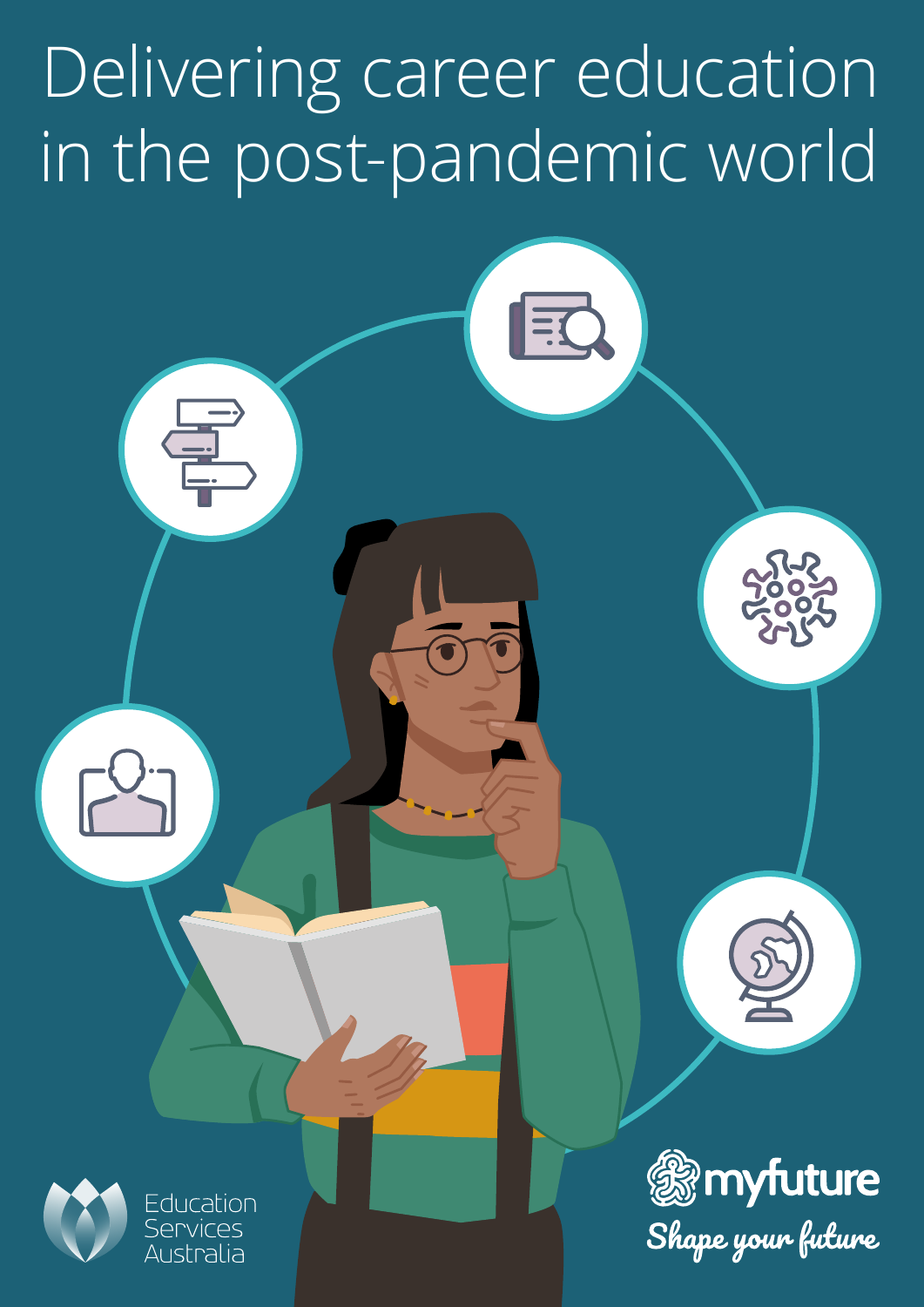The COVID-19 pandemic has had a profound effect on our lives and our careers. It has disrupted education, dealt a major shock to the economy and labour markets, and transformed workplaces through the rapid rise of working from home. The way in which the pandemic has rewritten our future means that career education is more important than ever. Young people need the opportunity to investigate how the pandemic has changed their aspirations and to develop their plans for the new future that they face.

Although career education is critically important, in many schools it has been seriously disrupted over the last two years. Learning from home, the push to focus on core curriculum subjects, and challenges in organising opportunities like employer visits and work experience have all had their impact. In these times, we need career advocates to speak up and argue that it is more important than ever to rebuild our career education programs.

## **How the pandemic has changed our careers**

The pandemic has reordered our careers at three levels: the **micro**, **meso** and **macro**. These changes include how we think about ourselves and our careers, how the organisations and businesses we learn and work in operate, and how our society and the economy function.

The table below summarises these impacts and how we may respond to support young people.

| Level        | <b>Key impacts</b>                                                                                                                                                              | <b>Issues for young people</b>                                                                                                                                                                         | What you can do to support<br>young people                                                                                                         |
|--------------|---------------------------------------------------------------------------------------------------------------------------------------------------------------------------------|--------------------------------------------------------------------------------------------------------------------------------------------------------------------------------------------------------|----------------------------------------------------------------------------------------------------------------------------------------------------|
| <b>Micro</b> | A range of psycho-social impacts<br>on our emotions, and how we<br>think and behave, for example,<br>disruption of our daily routines<br>through social distancing.             | Anxiety about the future,<br>rethinking options and values,<br>mental health issues and the loss<br>of social connections.                                                                             | Build resilience, encourage<br>reflection, and support the<br>rebuilding of social connections.                                                    |
| <b>Meso</b>  | The reorganisation of businesses<br>and learning organisations, for<br>example, through working from<br>home and online learning.                                               | Increased difficulty in transitioning<br>to new organisations and building<br>a social and professional network;<br>concerns about the skills of young<br>talent who graduated during the<br>pandemic. | Prepare them for the changing<br>workplace, organise interactions<br>with employers, and talk to<br>employers about young people's<br>needs.       |
| <b>Macro</b> | Societal-wide changes to how<br>people interact with each other<br>and major economic disruptions,<br>for example, a reduction in global<br>mobility and increase in recession. | Youth unemployment and<br>underemployment, reduced<br>mobility, and young people being<br>disproportionately pushed into<br>poor quality and precarious work.                                          | Educate them about the impact<br>of the pandemic on society and<br>the economy, encourage active<br>citizenship, and engage with policy<br>makers. |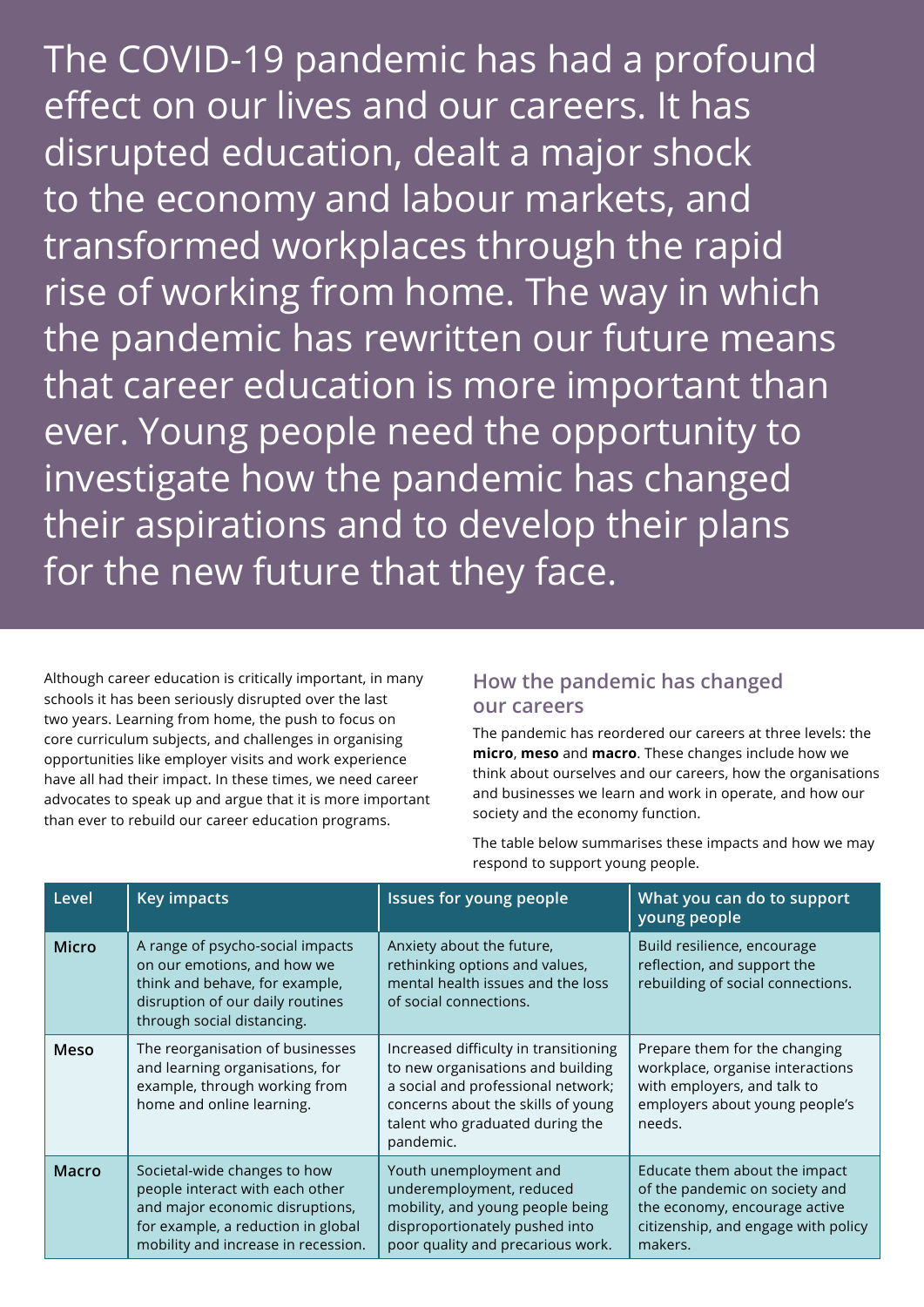Recognising that the pandemic has changed the experience at the micro, meso and macro levels provides us with a way to understand the changes that have occurred. Of course, these changes will manifest differently for each individual, but everyone has a better chance of managing what is happening if they have a deeper understanding of the situation. Career education can support this deeper level of understanding.

Young people may tend to focus on the micro level, recognising what they are feeling and the immediate difficulties they are facing. Encouraging them to perceive the meso and macro levels will help them to see that the pandemic is not just happening to them and that many of the challenges they are facing are not their fault and are out of their control. This can be a good basis to build opportunities for peer learning and support and a sense that 'we are all in this together'. Ultimately, young people need to be empowered to build their careers in difficult circumstances and to avoid blaming themselves for things that they cannot control.

# **Career education and the pandemic**

The pandemic has been a challenging time for career education in many schools. The practical constraints imposed by lockdowns and learning from home have hit career education particularly hard as it has made engagement with post-secondary learning providers and employers much more difficult.

As schools rebuild in the aftermath of the pandemic it is critical that career education remains a key focus. While it may be tempting to double-down on academic subjects, young people are facing serious challenges in transitioning to their post-school lives and building a career.

Advocates for career programs in schools should argue that career education is a priority for the following reasons.

- **Young people are anxious about their futures.** Serious attempts to address mental health concerns need to include optimistic and purposeful planning for the future.
- **Transitions to adulthood have been made more complex.**

The pandemic has muddied many of the pathways that young people can take. We need to provide help and guidance to get them back on track.

- **Schools need to ensure positive outcomes.** Spending time supporting young people's career goals can help to ensure that they move on to viable and appropriate destinations.
- **Optimism supports motivation and engagement.** Some young people may be wondering what the future holds for them. Giving them optimism will enhance their engagement with school.

To achieve this, it is important to be assertive and build a COVID recovery plan for your school's career education program.

# **Nine steps to a career education recovery plan**

- **1 Remind yourself what you are trying to achieve**
- Revisit the objectives for your careers program.
- Think about what needs to change for the post-pandemic world.

#### **2 Review your program**

- What has been lost or reduced during the pandemic?
- What do you need to develop for the post-pandemic world?

#### **3 Promote the value of career education**

- Career education matters. It needs resources and time in the curriculum.
- Be assertive when dealing with the school's leadership.

#### **4 Reconnect with your network**

• Reach out to the employers and post-secondary providers that you work with and sign them up again.

#### **5 Embrace digital**

• Use the possibilities for digital learning to provide students with e-learning (during lockdowns), virtual encounters with employers and online homework tasks.

#### **6 Update your LMI**

• Things are changing very rapidly, so it is important that the labour market information that you use is up to date.

#### **7 Develop a COVID career reboot lesson**

• Your students have had a profound experience during the pandemic, so spend time discussing how this might impact their careers.

#### **8 Ensure access to one-on-one guidance**

- Students will need time to talk.
- Figure out how to ensure everyone gets a chance to talk to a guidance professional.

#### **9 Relaunch the careers program**

- Publish your revised program online.
- Tell everyone, including parents, employers, teachers and pupils.

Developing a career education recovery plan will reinvigorate and update your careers provision. The pandemic has been a powerful time of reflection for us all and could possibly cast a shadow on the education system for many years to come. It is essential that career education continues to be a top priority. Young people currently need more help than ever in building their futures.